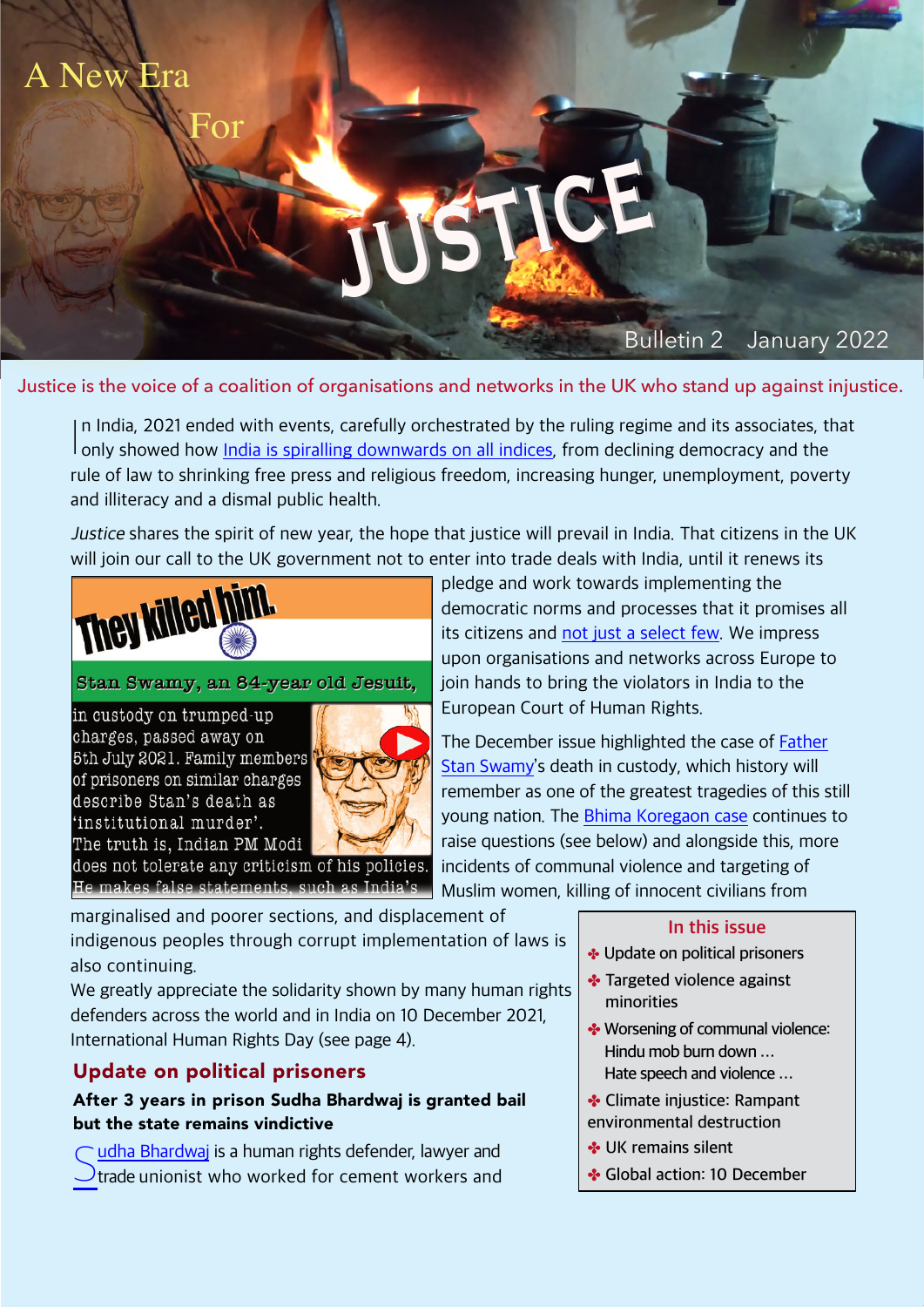

[contd from page <sup>1</sup>]

coal miners in the state of Chattisgarh, and with Adivasi communities forcibly displaced by mining companies. Sudha filed many cases agaist torture, rape and killings of innocent

villagers by the police and paramilitary forces.

Sudha is also one the ["Bhima Koregaon](https://www.thepolisproject.com/watch/the-strange-case-against-the-bhima-koregaon-political-prisoners/)" academics, lawyers, environmentalists, social and cultural activists, including Stan Swamy (deceased), arrested between June 2018 and October 2020 by the Indian State, currently held by India's National Investigating Agency (NIA) on alleged charges of inciting communal violence and plotting to kill Prime Minister Modi. All charges have been made under the [draconian Unlawful Activities](https://india-crisis.world/gallery/a%20to%20z%20uapa.pdf) [Prevention Activities Act](https://india-crisis.world/gallery/a%20to%20z%20uapa.pdf) (UAPA), a law that assumes the accused is guilty until proven innocent. A thorough [investigation](https://context-cdn.washingtonpost.com/notes/prod/default/documents/e2ccf42f-91de-40d2-856b-fd5b249ed1e7/note/fdb246b4-cef6-47ef-97bc-84d0dfbe85c6.) of clones of two of the seized hard drives, by the internationally reputed computer forensics and information security services organisation, Arsenal Consulting, has clearly shown these [charges to have been fabricated](https://thefederal.com/news/key-evidence-in-bhima-koregaon-case-planted-by-hackers-forensic-report/).

In December 2021, after spending over three years in prison as an under-trial, and several rejected bail applications, Sudha was finally [released on bail](https://scroll.in/article/1011878/bhima-koregaon-case-how-lawyer-sudha-bharadwaj-got-bail-after-three-years-in-jail) on 'technical grounds'. The Bombay High Court noted that as argued by the lawyers, the judge who ordered her detention in the first place was not qualified to hear cases filed under the UAPA. [The NIA still pursued](https://www.thehindu.com/opinion/editorial/pique-and-petulance-on-sudha-bharadwajs-bail-and-nias-appeal/article37831751.ece), appealing to the Supreme Court, but the three-judge bench rejected this appeal as clearly the technical error could not be discounted.

The desperation of the state to silence the voices of human rights defenders, to hold Sudha as a example to lawyers doing human rights work is clearly evident even as we celebrated her release.

# **Targeted violence against minorities Controversial killing of 17 civilians in the state of Nagaland**

 $\bigcirc$ n 4 December 2021, members of the <sup>/</sup> Assam Rifles, a paramilitary force under army command, <u>[ambushed a vehicle and killed](https://thewire.in/rights/nagaland-firing-victims-families-demand-justice-refuse-govt-compensation)</u> [six coal miners on their way home](https://thewire.in/rights/nagaland-firing-victims-families-demand-justice-refuse-govt-compensation) in the Mon district of Nagaland. The army has alleged they were acting on a tip-off and 'mistook' the miners for insurgents. The miners belonged to region's predominant Konyak tribe. When local people protested outside the regiment's camp they were indiscriminately fired upon, killing seven of them. One more person died the next day but since then [the death toll has reached 17](https://thewire.in/rights/afspa-killed-the-naga-coal-miners-in-mon).

According to independent news reports, the first information report filed by the police stated that the security forces had not requisitioned the police for a guide, [clearly](https://indianexpress.com/article/north-east-india/nagaland/nagaland-civilians-killed-fir-against-army-unit-7658741/) [indicating that](https://indianexpress.com/article/north-east-india/nagaland/nagaland-civilians-killed-fir-against-army-unit-7658741/) the 'intention' of security forces was to 'murder and injure civilians' [sic].



Elsewhere, in the weeks preceding this incident paramilitary forces had resorted to [extra-judicial killing of 26 citizens](https://theasianindependent.co.uk/condemn-the-extrajudicial-killing-of-26-naxals-by-the-indian-state/) including local Adivasi tribal people, claiming they were 'anti-nationals'. Adivasi people have for generations fought for their forest lands in state of Chhattisgarh.

# **Join us our struggle so that the New Year brings peace, justice and happiness for all.**

Write to: [justice.coalition-uk@protonmail.com](mailto:justice.coalition-uk@protonmail.com)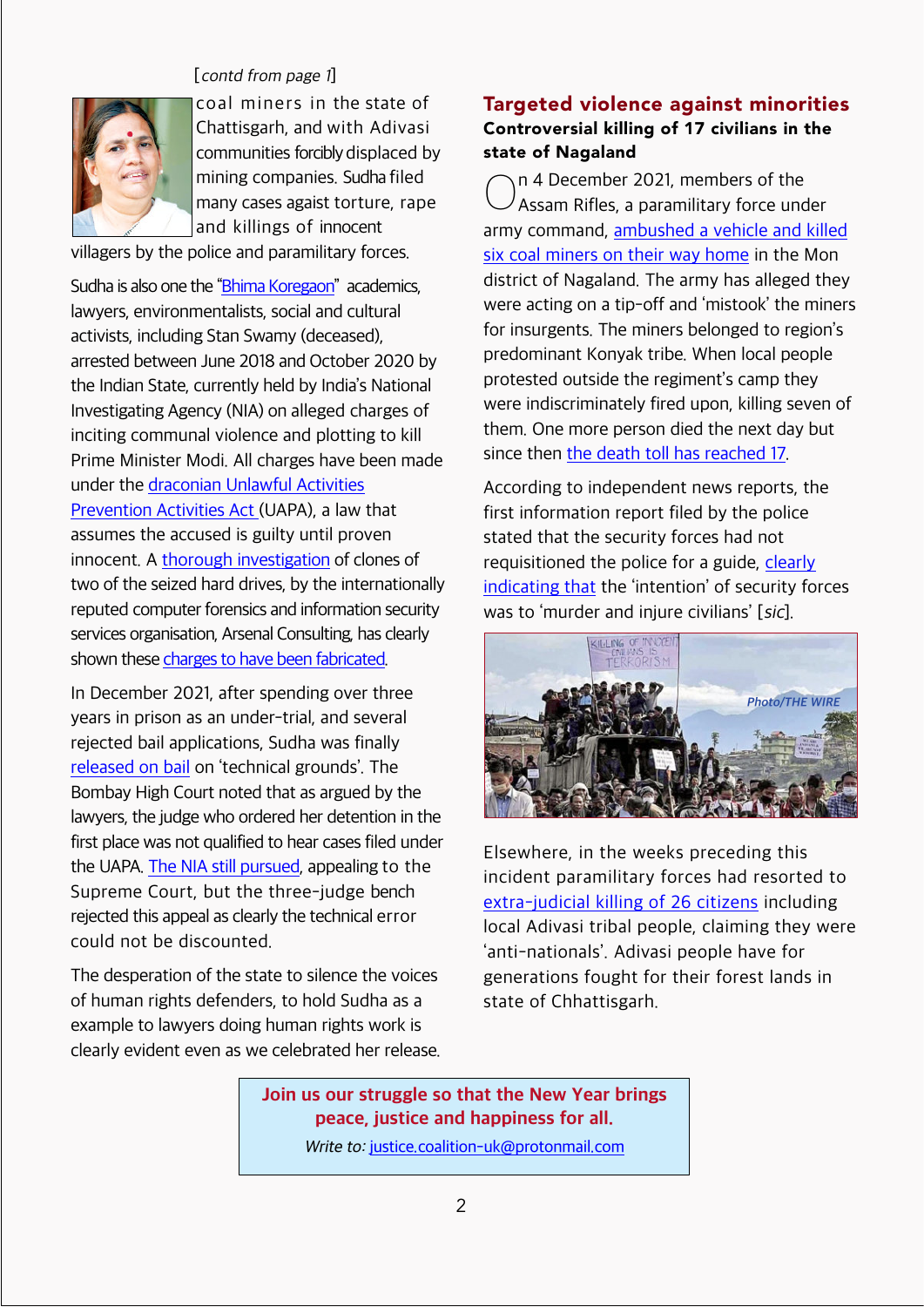### **Worsening communal violence**

## **Hindu mob burn houses and mosques in the state of Tripura prior to local election**

In November, in the neighbouring state of Tripura, home to relatively peaceful multireligious communities, right-wing Hindutva organisations responded to alleged attacks on Hindus in Bangladesh by vandalising several mosques and burnt down Muslim homes across the state.

[Two journalists covering the violence in north](https://www.nytimes.com/2021/11/15/world/asia/india-journalists-arrested-crackdown-tripura.html) [Tripura were arrested](https://www.nytimes.com/2021/11/15/world/asia/india-journalists-arrested-crackdown-tripura.html) on the complaint made by Hindutva groups that their news coverage was spreading communal hatred. The [Editors Guild of](https://theprint.in/india/editors-guild-of-india-shocked-at-tripura-police-fir-against-journalists-seeks-fair-probe/762572/) [India condemned the arrest](https://theprint.in/india/editors-guild-of-india-shocked-at-tripura-police-fir-against-journalists-seeks-fair-probe/762572/). The journalists went through harrowing time before being released on bail as recounted by them at a [US congressional hearing](https://www.youtube.com/watch?v=dHHJshbhHKo) organised by diaspora groups.



#### **Hate speeches and violence against Muslims is becoming the norm**

#### The [orchestrated violence on minorities](https://www.youtube.com/watch?v=OUfCdk7rylY).

T particularly the Muslims, has become more and more visible in recent months. [Open calls](https://www.youtube.com/watch?v=j7WyHUoGSOE) [to genocide](https://www.youtube.com/watch?v=j7WyHUoGSOE) were made by so-called Hindu religious leaders at a religious summit in the holy city of Haridwar in the state of Uttarakhand on 17-19 December 2021. Similar events are planned in the future while the police stands aside.

Public intellectual Professor Apoorvanand has [pointed out that](https://thewire.in/communalism/narendra-modi-dharam-sansad-anti-muslim-leaders) this obvious hate speech is



also evident between the lines of the political speeches being made by Narendra Modi and the chief minister of Uttar Pradesh, Adityanath, ahead of state elections. They remain silent on the calls heard at the summit. [Apoorvanand](https://thewire.in/communalism/narendra-modi-dharam-sansad-anti-muslim-leaders) [writes:](https://thewire.in/communalism/narendra-modi-dharam-sansad-anti-muslim-leaders) 'We must make it clear in our heads that there is nothing organic or spontaneous about the events organised to call for genocide; it stems from great organisational work, planning and state impunity.'

As the year ended, [an app began circulating](https://www.bbc.com/news/world-asia-india-59856619) with images of over 100 Muslim women, including senior journalists and lawyers were seen on the Indian internet as 'bought and sold'.

## **Climate injustice opinion is unlawful Rampant environmental destruction for corporate gain**

Alongside the social problems noted above, India continues to [ignore international concerns](https://www.ohchr.org/EN/NewsEvents/Pages/DisplayNews.aspx?NewsID=24786) over the widespread clearance of forests and [forced eviction](https://www.greaterkashmir.com/todays-paper/violation-of-forest-rights-act-viiensure-encroachers-dont-take-refuge-under-fra) of the tribes living therein for the purpose of 'development', often through a twisted use of the very laws meant to protect them (e.g. the [Scheduled Tribes and Other](https://www.thehindu.com/sci-tech/energy-and-environment/what-is-forest-rights-act/article26419298.ece) [Traditional Forest Dwellers \(Recognition of](https://www.thehindu.com/sci-tech/energy-and-environment/what-is-forest-rights-act/article26419298.ece) [Forest Rights\) Act,](https://www.thehindu.com/sci-tech/energy-and-environment/what-is-forest-rights-act/article26419298.ece) 2006).

Innocent villagers and activists are languishing in jail in the thousands as under-trials following crackdowns and [staunching of protests and](https://indianexpress.com/article/explained/explained-what-is-pathalgadi-movement-and-what-is-the-jmm-govts-stand-on-this-7114979/) [movements](https://indianexpress.com/article/explained/explained-what-is-pathalgadi-movement-and-what-is-the-jmm-govts-stand-on-this-7114979/) demanding the implementation of the special governance rights for tribal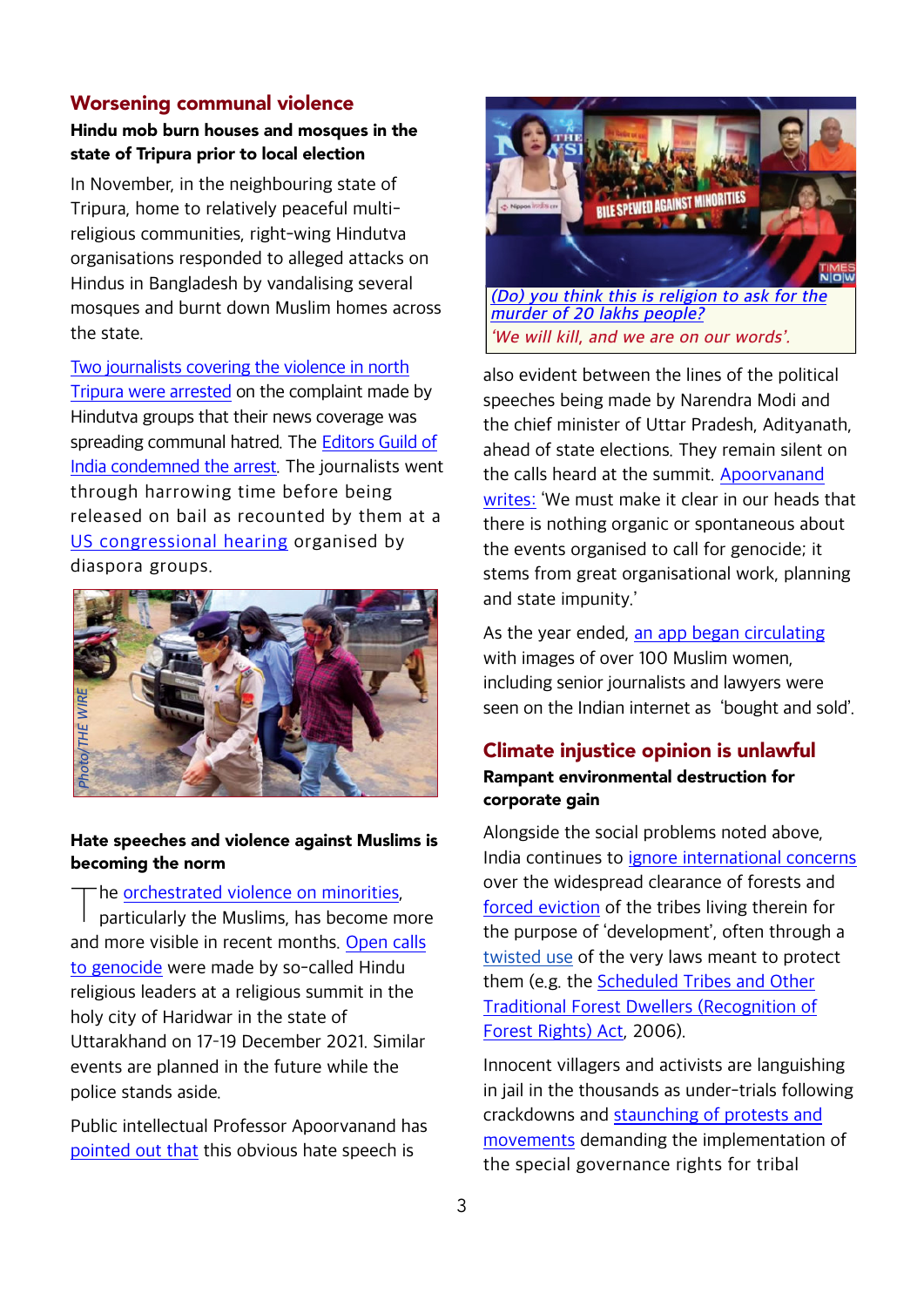communities and their lands in legal instruments such as the Provisions of the Panchayats (Extension to Scheduled Areas) Act, 1996.

Lands under cultivation by the historically marginalised Dalit groups have also been targeted for 'industrial development' by corporate mafia with the collusion of the state.

### **Indian Dalit Women's Fight for Land**

The right to own land is a basic right. Land where one can live, sleep and raise a family. A land where one can grow food, to feed one's family. In the absence of the state providing decent jobs, with a living wage, Dalit women of Gujarat have been tilling previously barren land for over a decade. They have succeeded to the extent of producing two crops a year and providing for their household. But the same land, still noted as unproductive wasteland by the government, and snaking along the River Sabarmati River in Gujarat is now up for sale, destined to go to the corporate land mafia. [This is a heart-wrenching story of Dalit](https://scroll.in/article/1011700/a-dalit-womens-collective-is-fighting-for-the-land-it-toils-on-in-gujarat) [women](https://scroll.in/article/1011700/a-dalit-womens-collective-is-fighting-for-the-land-it-toils-on-in-gujarat) defending their right to life and their right to justice.



# **UK remains silent**

#### **Call out the UK government for remaining silent**

E arlier in July this year, at <u>a debate at</u><br><u>[House of Lords on 'the human rights](https://hansard.parliament.uk/lords/2021-07-22/debates/0047AD4F-56A7-4199-93BE-1CDE99EA4B5A/HumanRightsSituationInIndia)</u> <sup>-</sup> arlier in July this year, at [a debate at the](https://hansard.parliament.uk/lords/2021-07-22/debates/0047AD4F-56A7-4199-93BE-1CDE99EA4B5A/HumanRightsSituationInIndia) [situation in India](https://hansard.parliament.uk/lords/2021-07-22/debates/0047AD4F-56A7-4199-93BE-1CDE99EA4B5A/HumanRightsSituationInIndia), Lord Harries started the debate asking **'Her Majesty's Government what assessment they have made of the human rights situation in India; and in particular, of the impact it is having on (1) academics, (2) non-governmental organisations, (3) Muslims, (4) Christians, and (5) marginalised groups, such as the Dalits'.**

The government however remains silent because of their trade and political interests with India.

Furthermore, many conservative Hindu organisations in the UK, such as the Hindu Swayamsevak Sangh, the Hindu Council UK and the National Hindu Students Federation, [in](https://bylinetimes.com/2021/12/09/the-new-strategies-of-hindu-supremacists-in-britain/) [multiple ways](https://bylinetimes.com/2021/12/09/the-new-strategies-of-hindu-supremacists-in-britain/) are using the more recent version of the supremacist strategy of conferring the status of victimhood on the dominant group itself: that (imagined) 'Hinduphobia' is spreading in Britain.

# **Global action**

### **10 December 2021, International Human Rights Day**

 $\bigvee$  e thank  $\frac{all \text{ the people and organisation:}}{that \text{ came out on the streets across the}}$  $\frac{all \text{ the people and organisation:}}{that \text{ came out on the streets across the}}$  $\frac{all \text{ the people and organisation:}}{that \text{ came out on the streets across the}}$ I e thank [all the people and organisations](https://www.deccanherald.com/national/indian-diaspora-groups-campaign-against-human-rights-abuses-in-india-1059572.html) [world](https://thewire.in/rights/speaking-up-is-not-anti-national-global-groups-condemn-attacks-on-indias-rights-defenders) on 10 December [to speak out](https://twitter.com/right2dissent20/status/1469225886058631170) against the anti-democratic forces in India. Join us to stop this anti-democratic virus from spreading further afield.

The posters making the day also found their way to Punjab, India, where the Kirti Mazdoor Union Punjab also signed up. A big rally to commemorate the day was held in the town of Nawansher in Punjab, where Professor Jagmohan Singh (nephew of one of India's most respected revolutionary leaders, Bhagat Singh) and well-known advocate Daljit Singh, both members of the Association for Democratic Rights in India, addressed the gathering. Another rally was held in village of Heon, Banga, Punjab.